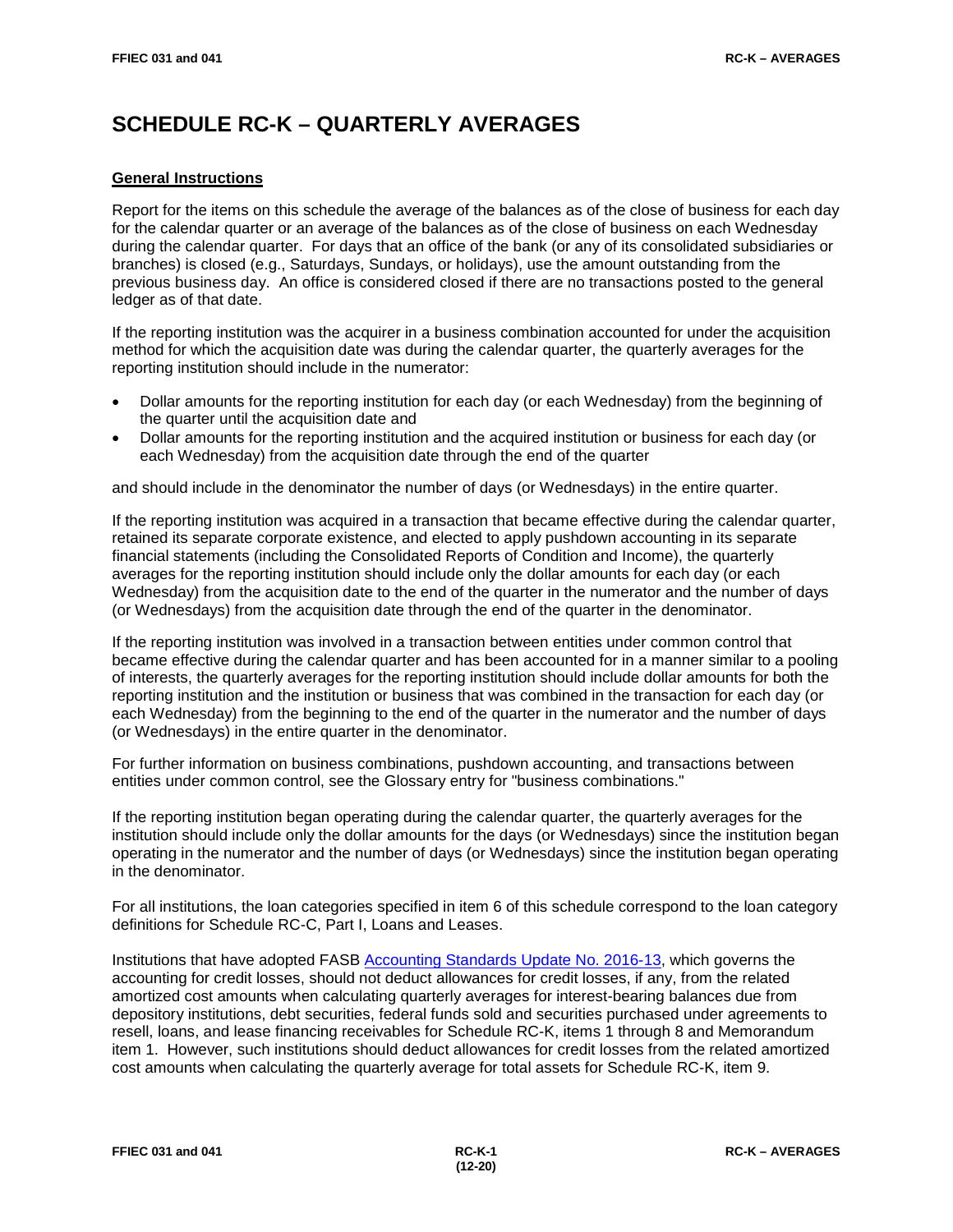#### **Item Instructions**

## **Item No. Caption and Instructions**

#### **ASSETS**

- **1 Interest-bearing balances due from depository institutions.** Report the quarterly average for interest-bearing balances due from depository institutions (as defined for Schedule RC, item 1.b, "Interest-bearing balances").
- **2 U.S. Treasury securities and U.S. Government agency obligations (excluding mortgage-backed securities).** Report the quarterly average of the amortized cost of the bank's held-to-maturity and available-for-sale U.S. Treasury and U.S. Government agency and sponsored agency obligations (as defined for Schedule RC-B, items 1 and 2, columns A and C).
- **3 Mortgage-backed securities.** Report the quarterly average of the amortized cost of the bank's held-to-maturity and available-for-sale mortgage-backed securities (as defined for Schedule RC-B, item 4, columns A and C).
- **4 All other debt securities and equity securities with readily determinable fair values not held for trading.** Report the quarterly average of the amortized cost of the institution's held-to-maturity and available-for-sale debt securities issued by states and political subdivisions in the U.S., asset-backed securities and structured financial products, and other debt securities (as defined for Schedule RC-B, items 3, 5, and 6, columns A and C) plus the quarterly average of the fair value of the institution's investments in mutual funds and other equity securities with readily determinable fair values not held for trading (as defined for Schedule RC, item 2.c).
- **5 Federal funds sold and securities purchased under agreements to resell.** Report the quarterly average for federal funds sold and securities purchased under agreements to resell (as defined for Schedule RC, item 3).

# **FFIEC 041 FFIEC 031**

- **Caption and Instructions**
- **6 6 Loans:**
- **- 6.a Loans in domestic offices:**
- **6.a 6.a.(1) Total loans (in domestic offices).** Report the quarterly average for total loans held for investment and held for sale (as defined for Schedule RC-C, part I, items 1 through 9, less item 11, column B).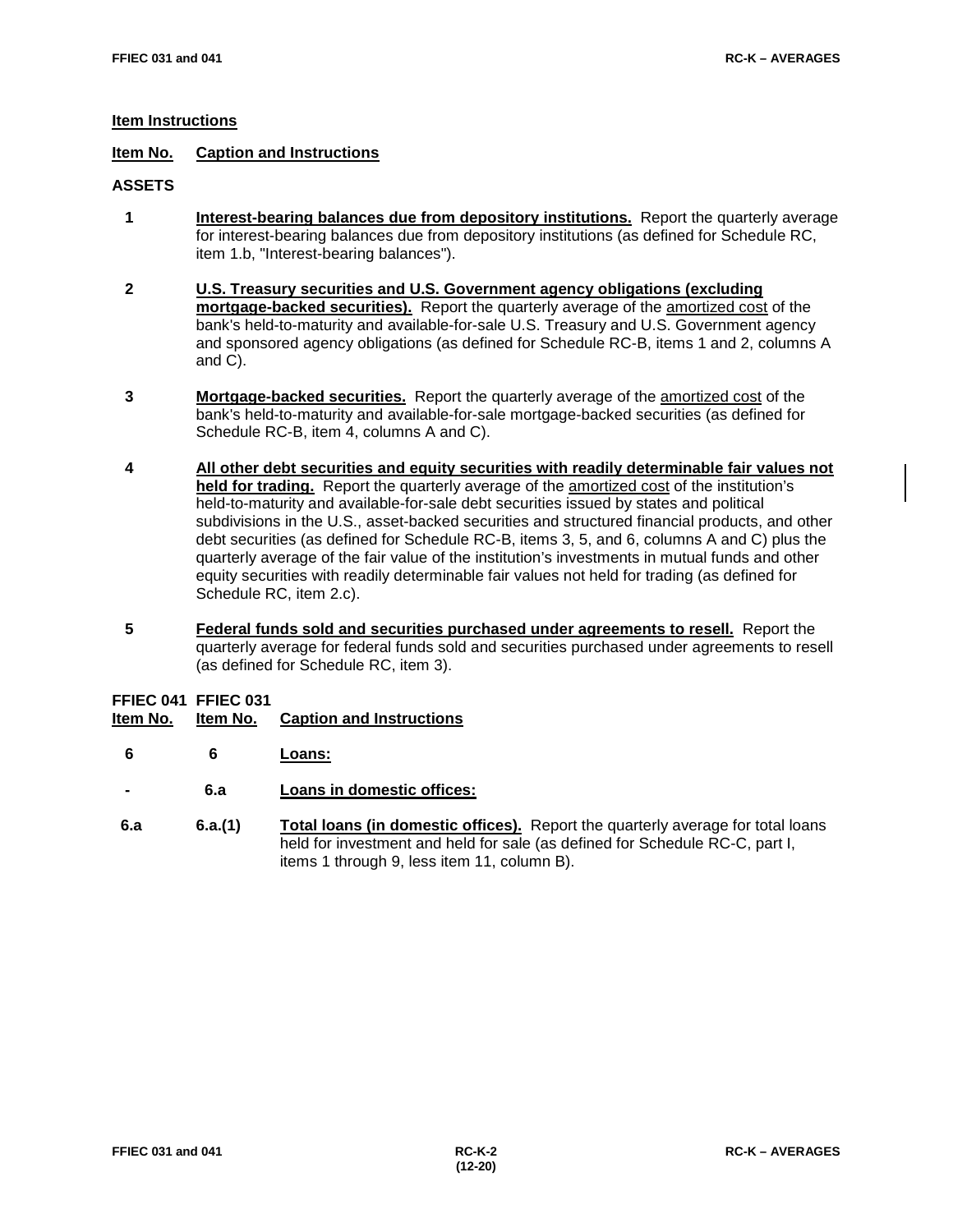| Item No. | FFIEC 041 FFIEC 031<br>Item No. | <b>Caption and Instructions</b>                                                                                                                                                                                                                                                                                                                                                                                                      |
|----------|---------------------------------|--------------------------------------------------------------------------------------------------------------------------------------------------------------------------------------------------------------------------------------------------------------------------------------------------------------------------------------------------------------------------------------------------------------------------------------|
| 6.b      | 6.a.(2)                         | Loans secured by real estate:                                                                                                                                                                                                                                                                                                                                                                                                        |
| 6.b.(1)  | 6.a.(2)(a)                      | <b>Loans secured by 1-4 family residential properties.</b> Report the quarterly<br>average for loans secured by 1-4 family residential properties (in domestic<br>offices) (as defined for Schedule RC-C, part I, item 1.c, column B).                                                                                                                                                                                               |
|          |                                 | Exclude "1-4 family residential construction loans" (in domestic offices)<br>(as defined for Schedule RC-C, part I, item 1.a.(1), column B).                                                                                                                                                                                                                                                                                         |
| 6.b.(2)  | 6.a.(2)(b)                      | All other loans secured by real estate. Report the quarterly average for<br>all construction, land development, and other land loans; loans secured by<br>farmland; loans secured by multifamily (5 or more) residential properties;<br>and loans secured by nonfarm nonresidential properties (in domestic offices)<br>(as defined for Schedule RC-C, part I, items 1.a.(1), 1.a.(2), 1.b, 1.d, 1.e.(1),<br>and 1.e.(2), column B). |
|          |                                 | Exclude loans "Secured by 1-4 family residential properties" (in domestic offices)<br>(as defined for Schedule RC-C, part I, items $1.c.(1)$ , $1.c.(2)(a)$ , and $1.c.(2)(b)$ ,<br>column B).                                                                                                                                                                                                                                       |
|          | 6.a.(3)                         | Loans to finance agricultural production and other loans to farmers. Report<br>the quarterly average for loans to finance agricultural production and other loans<br>to farmers in domestic offices (as defined for Schedule RC-C, part I, item 3,<br>column B).                                                                                                                                                                     |
| 6.c      | 6.a.(4)                         | <b>Commercial and industrial loans.</b> Report the quarterly average for<br>commercial and industrial loans (in domestic offices) (as defined for<br>Schedule RC-C, part I, item 4, column B).                                                                                                                                                                                                                                       |
| 6.d      | 6.a.(5)                         | Loans to individuals for household, family, and other personal<br>expenditures:                                                                                                                                                                                                                                                                                                                                                      |
| 6.d.(1)  | 6.a.(5)(a)                      | <b>Credit cards.</b> Report the quarterly average for credit cards. For purposes of this<br>schedule, credit cards (in domestic offices) (as defined for Schedule RC-C, part I,<br>item 6.a, column B).                                                                                                                                                                                                                              |
| 6.d.(2)  | 6.a.(5)(b)                      | <b>Other.</b> Report the quarterly average for loans (in domestic offices) to individuals<br>for household, family, and other personal expenditures other than credit cards<br>(as defined for Schedule RC-C, part I, items 6.b, 6.c, and 6.d, column B).                                                                                                                                                                            |
|          | 6.b                             | Total loans in foreign offices, Edge and Agreement subsidiaries, and IBFs.<br>Report the quarterly average for total loans, net of unearned income (as defined<br>for Schedule RC-C, part I, items 1 through 9, less item 11), held in the reporting<br>bank's foreign offices, Edge and Agreement subsidiaries, and IBFs.                                                                                                           |
|          |                                 |                                                                                                                                                                                                                                                                                                                                                                                                                                      |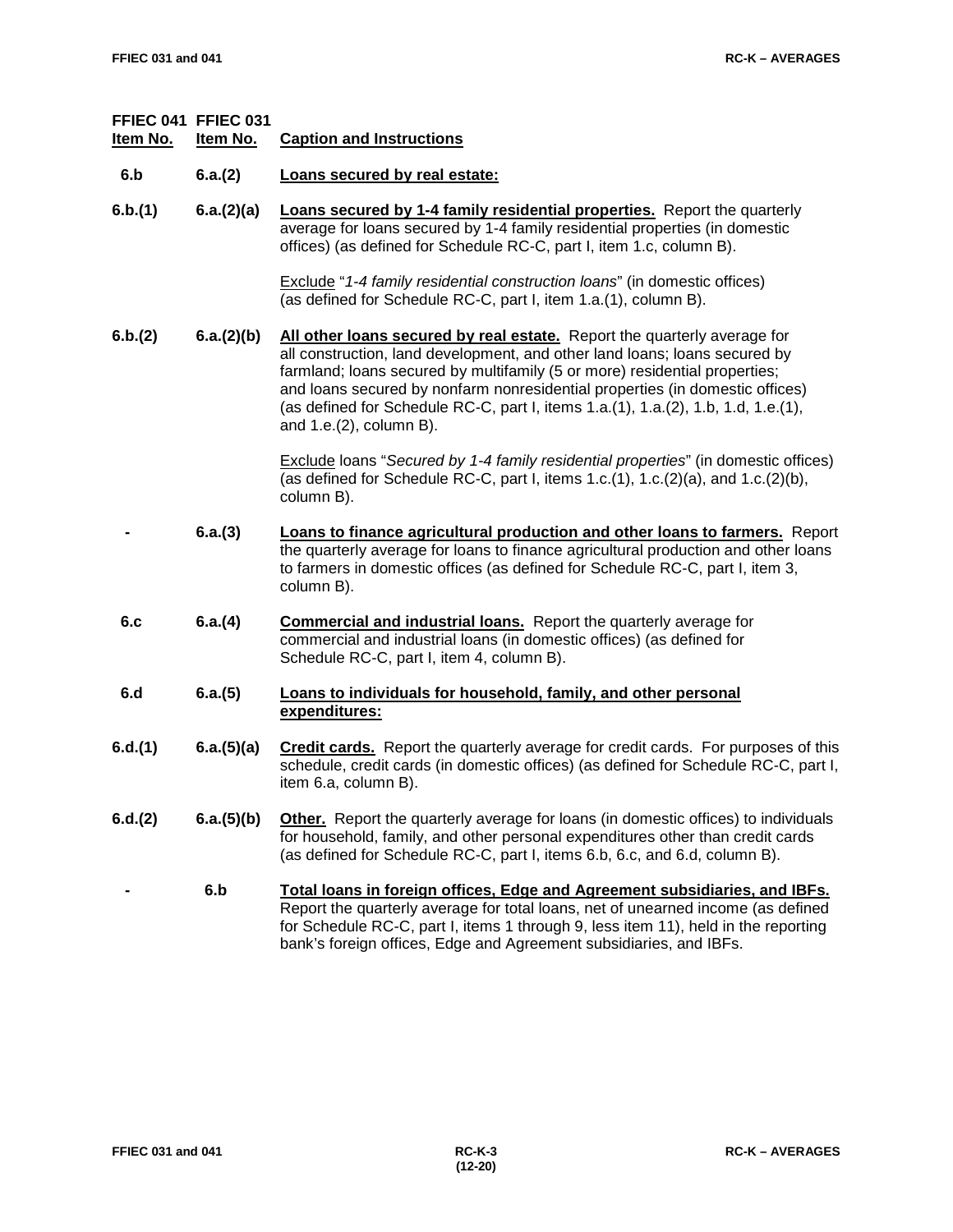### **FFIEC 031 and 041**

#### **Item No. Caption and Instructions**

NOTE: Schedule RC-K, item 7, is to be completed by (1) banks that reported total trading assets of \$10 million or more in any of the four preceding calendar quarters and (2) all banks meeting the FDIC's definition of a large or highly complex institution for deposit insurance assessment purposes.

- **7 Trading assets.** Report the quarterly average for trading assets (as defined for Schedule RC, item 5). Trading assets include trading derivatives with positive fair values.
- **8 Lease financing receivables (net of unearned income).** Report the quarterly average for the lease financing receivables, net of unearned income (as defined for Schedule RC-C, part I, item 10, column B, on the FFIEC 041; column A on the FFIEC 031).
- **9 Total assets.** Report the quarterly average for the bank's total assets, as defined for "Total assets," on Schedule RC, item 12, except that this quarterly average should reflect:
	- All debt securities not held for trading at amortized cost;
	- Equity securities with readily determinable fair values not held for trading at fair value; and
	- Equity securities and other equity investments without readily determinable fair values not held for trading at their balance sheet carrying values (i.e., fair value or, if elected, cost minus impairment, if any, plus or minus changes resulting from observable price changes in orderly transactions for the identical or a similar investment of the same issuer).

This exception for equity securities and other equity investments does not apply to those accounted for under the equity method or that result in consolidation.

In addition, to the extent that net deferred tax assets included in the bank's total assets, if any, include the deferred tax effects of any unrealized holding gains and losses on availablefor-sale debt securities, these deferred tax effects may be excluded from the determination of the quarterly average for total assets. If these deferred tax effects are excluded, this treatment must be followed consistently over time.

This item 9 is not the sum of Schedule RC-K, items 1 through 8, above.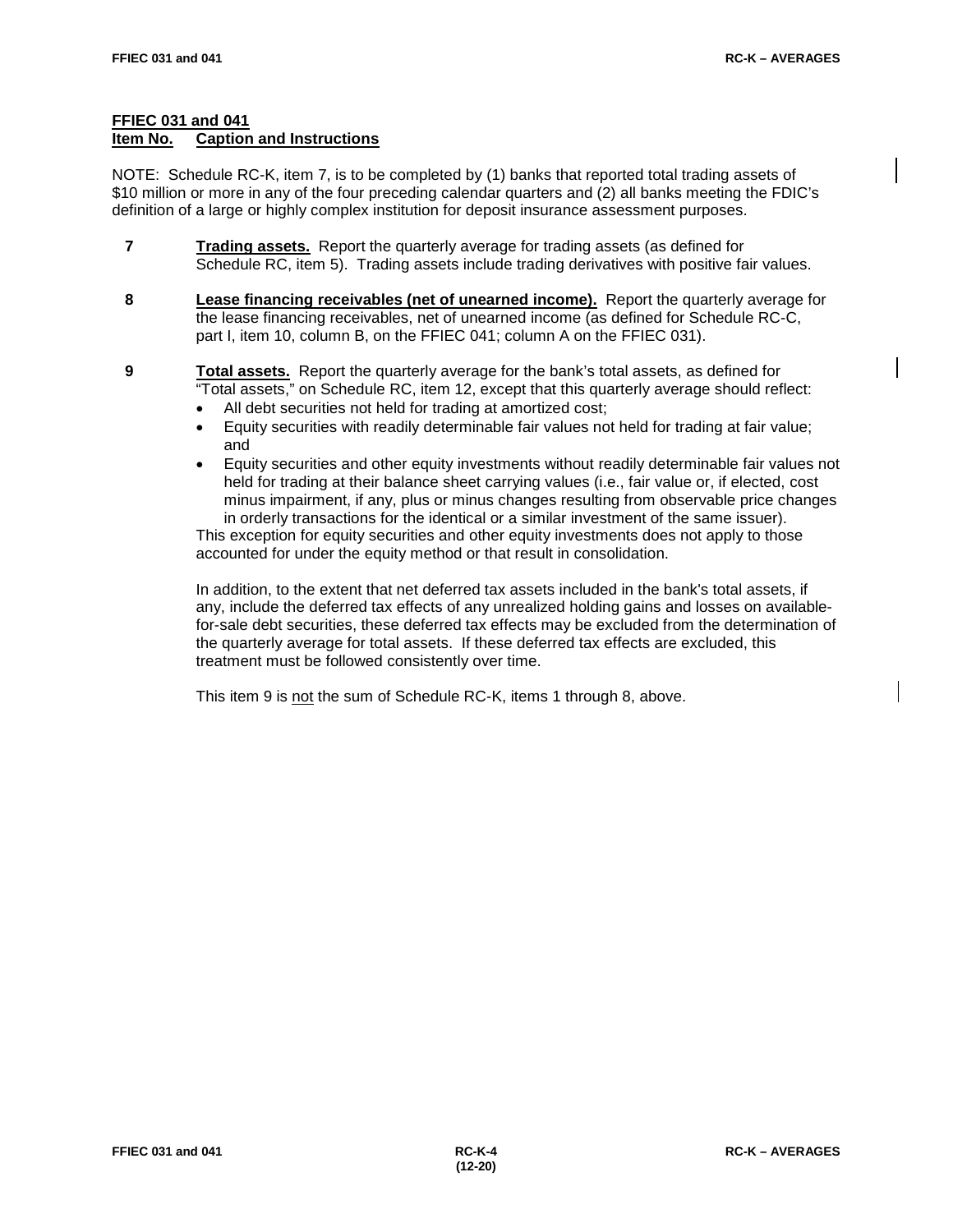#### **Item No. Caption and Instructions**

#### **LIABILITIES**

 **10 Interest-bearing transaction accounts (in domestic offices).** Report the quarterly average for interest-bearing transaction accounts (in domestic offices): interest-bearing demand deposits, NOW accounts, ATS accounts, and telephone and preauthorized transfer accounts (as defined for Schedule RC-E, (part I,) column A, "Total transaction accounts").

Exclude noninterest-bearing demand deposits.

See the Glossary entry for "deposits" for the definitions of "demand deposits," "NOW accounts," "ATS accounts," and "telephone or preauthorized transfer accounts."

#### **11 Nontransaction accounts (in domestic offices):**

- **11.a Savings deposits.** Report the quarterly average for savings deposits (as defined for Schedule RC-E, (part I), Memorandum items 2.a.(1) and 2.a.(2)). Savings deposits include money market deposit accounts (MMDAs) and other savings deposits.
- **11.b Time deposits of \$250,000 or less.** Report the quarterly average for time deposits of \$250,000 or less (as defined for Schedule RC-E, (part I), Memorandum items 2.b and 2.c).
- **11.c Time deposits of more than \$250,000.** Report the quarterly average for time deposits of more than \$250,000 (as defined for Schedule RC-E, (part I,) Memorandum item 2.d).

# **FFIEC 041 FFIEC 031**

#### **Caption and Instructions**

- **- 12 Interest-bearing deposits in foreign offices, Edge and Agreement subsidiaries, and IBFs.** Report the quarterly average for interest-bearing deposits in foreign offices, Edge and Agreement subsidiaries, and IBFs (as defined for Schedule RC, item 13.b.(2), "Interest-bearing").
- **12 13 Federal funds purchased and securities sold under agreements to repurchase.** Report the quarterly average for federal funds purchased and securities sold under agreements to repurchase (as defined for Schedule RC, item 14).

NOTE: On the FFIEC 041, item 13 is to be completed by banks that have \$100 million or more in total assets.

 **13 14 Other borrowed money.** Report the quarterly average for the fully consolidated bank's other borrowed money (as defined for Schedule RC, item 16).